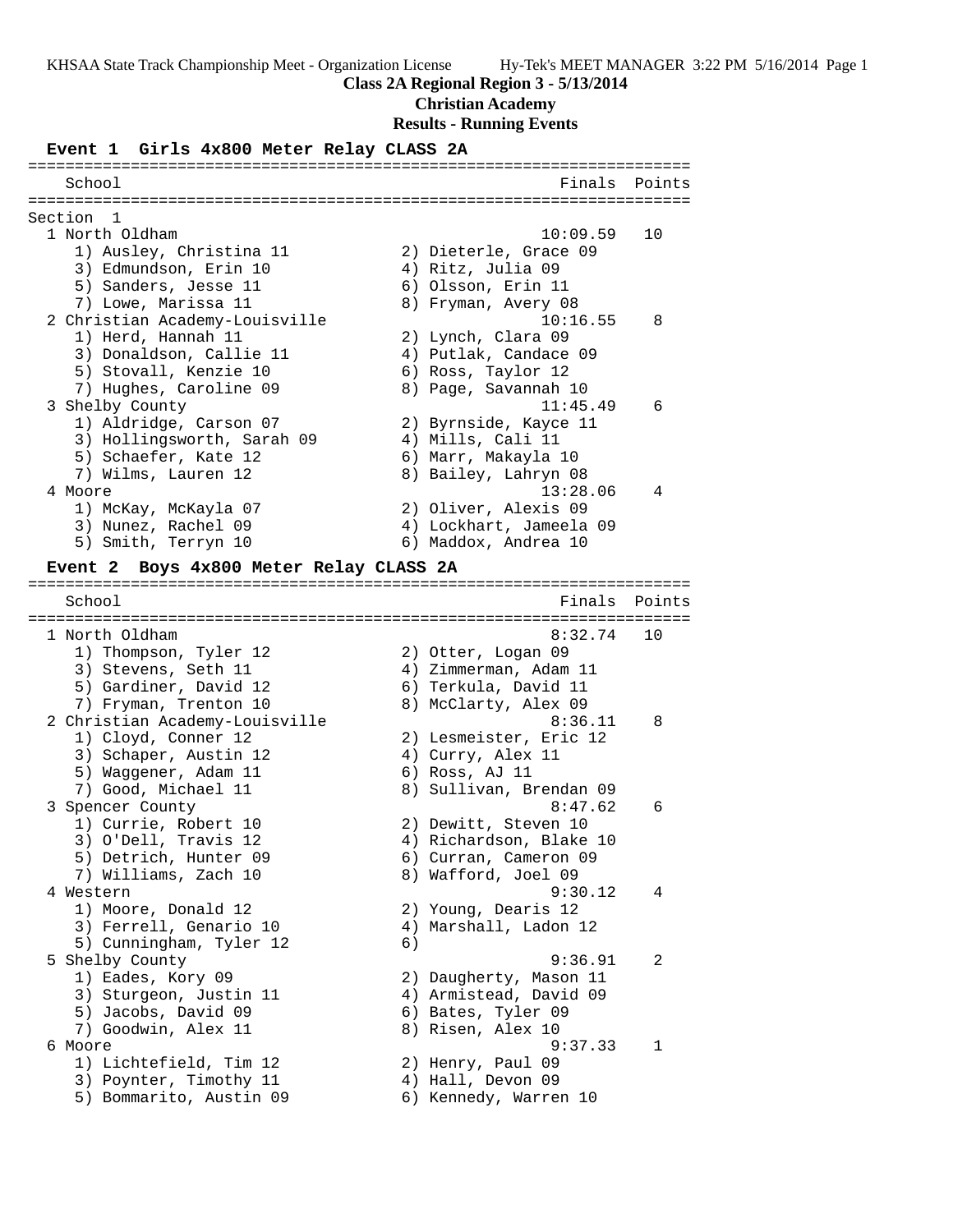#### **Class 2A Regional Region 3 - 5/13/2014**

**Christian Academy**

#### **Results - Running Events**

#### **....Event 2 Boys 4x800 Meter Relay CLASS 2A**

| 7) Nuckolls, Reed 09       | 8)                      |
|----------------------------|-------------------------|
| Waqqener                   | 9:39.93                 |
| 1) Jean, Israel 09         | 2) Shema, Fabrice 12    |
| 3) Watts, Malik 10         | 4) Partee, Aaron 11     |
| 5) Merrill, Christopher 10 | 6) Ratliffe, Malcolm 11 |
| 7) Pasley, Alex 12         | 8) Perry, Romeo 12      |
| 8 Henry County             | 10:02.82                |
| 1) Bates, Jonathon 11      | 2) Smith, Ethan 12      |
| 3) Slone, Chase 12         | 4) Taylor, Charles 09   |
| 5) Beverly, Russell 11     | 6) Steele, Drake 09     |
|                            |                         |

#### **Event 3 Girls 100 Meter Hurdles CLASS 2A**

======================================================================= Name The Year School The Finals Points ======================================================================= Section 2 1 Olive, Elizabeth 11 North Oldham 16.71 10 2 Sipe, Tessa 12 Christian Acad. 18.24 8 3 Miller, Dominique 09 North Oldham 18.45 6 4 Jones, Tyra 10 Waggener 19.62 4 5 Woods, Jamison 09 Shelby County 21.97 2 6 Decker, Taylor 11 Shelby County 23.17 1

# **Event 4 Boys 110 Meter Hurdles CLASS 2A**

| Name |                                                                                                                                                    | Finals Points                                                                                                                              |     |
|------|----------------------------------------------------------------------------------------------------------------------------------------------------|--------------------------------------------------------------------------------------------------------------------------------------------|-----|
|      |                                                                                                                                                    |                                                                                                                                            |     |
|      |                                                                                                                                                    | 16.20                                                                                                                                      | 1 O |
|      |                                                                                                                                                    | 17.46                                                                                                                                      | - 8 |
|      |                                                                                                                                                    | 17.59                                                                                                                                      | 6   |
|      |                                                                                                                                                    | 17.61                                                                                                                                      | 4   |
|      |                                                                                                                                                    | 20.95                                                                                                                                      | 2   |
|      |                                                                                                                                                    | 21.00                                                                                                                                      |     |
|      |                                                                                                                                                    | 21.85                                                                                                                                      |     |
|      | Section 1<br>1 Zamudio, Korbin<br>2 Clark, Matt<br>3 Ragland, Isaiah<br>4 Finley, Connor<br>5 Russell, Trey<br>6 Nuckolls, Reed<br>7 Good, Michael | Year School<br>10 North Oldham<br>12 North Oldham<br>11 Christian Acad.<br>10 Henry County<br>12 DeSales<br>09 Moore<br>11 Christian Acad. |     |

#### **Event 5 Girls 100 Meter Dash CLASS 2A**

| Name                  | Year School        | Finals | Points       |
|-----------------------|--------------------|--------|--------------|
|                       |                    |        |              |
| 1 Martin, Shannon     | 11 Waqqener        | 12.50  | 10           |
| 2 McKay, Aerial       | 10 Moore           | 12.98  | 8            |
| 3 Nigh, Kaylan        | 12 Spencer County  | 13.09  | 6            |
| 4 Tiah, Promise       | 11 Moore           | 13.30  | 4            |
| 5 Didier, Paige       | 10 North Oldham    | 13.61  |              |
| 6 Wright, Maya        | 10 Christian Acad. | 13.75  |              |
| Section 2             |                    |        |              |
| 1 Howard, Jamesha     | 11 Western         | 13.39  | 2            |
| 2 Bowman, Alexus      | 12 Valley          | 13.39  | $\mathbf{1}$ |
| 3 Seppenfield, Morgan | 10 Shelby County   | 13.77  |              |
| 4 Smith, Tyra         | 10 Western         | 13.87  |              |
| 5 Todd, Madison       | 10 Shelby County   | 13.89  |              |
| 6 Ansman, Claire      | 09 North Oldham    | 14.75  |              |
| 7 Hill, Kaylin        | 10 Fairdale        | 16.46  |              |
| 8 Hill, Mercedes      | 09 Fairdale        | 16.52  |              |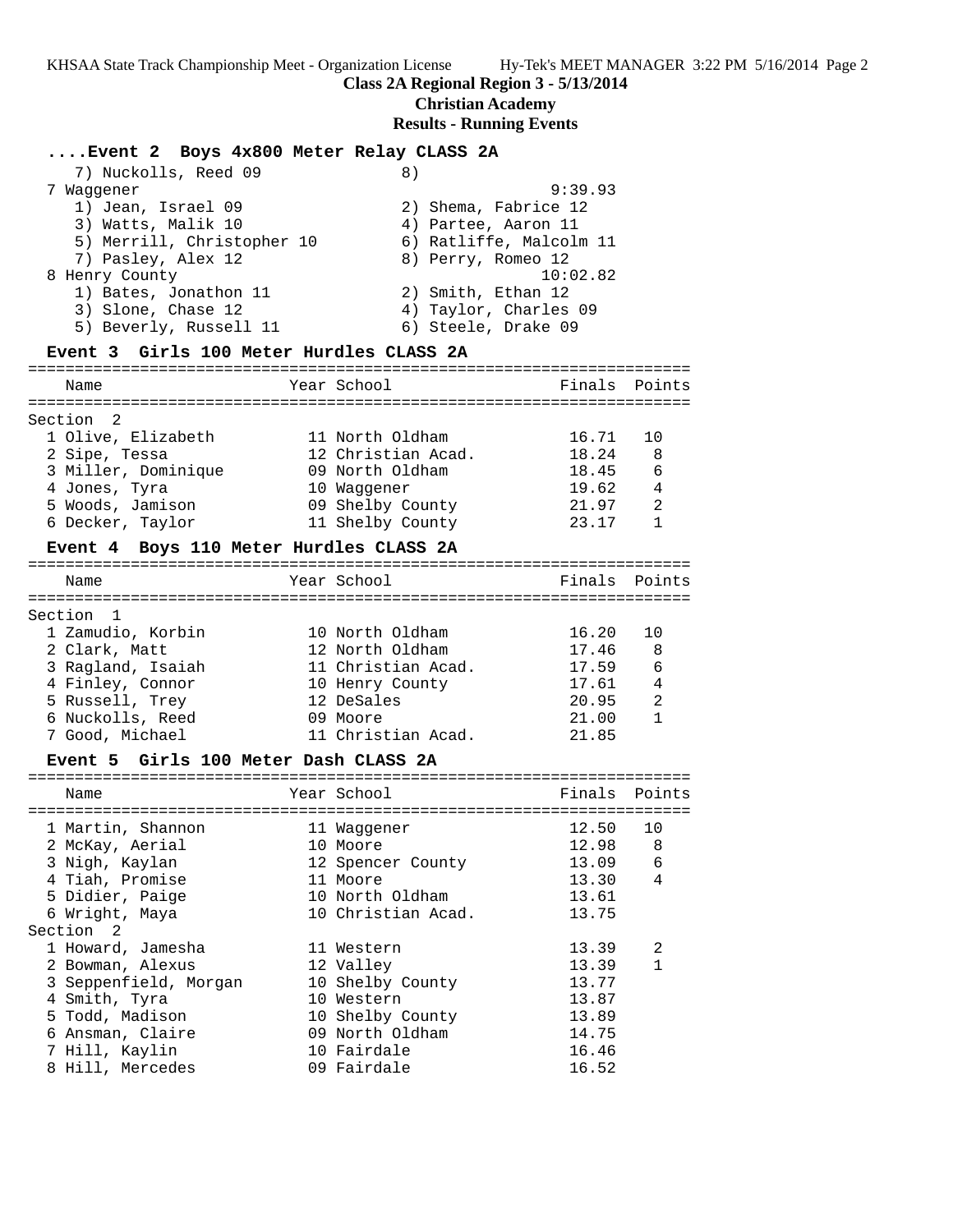# **Class 2A Regional Region 3 - 5/13/2014**

**Christian Academy**

# **Results - Running Events**

| Event 6 Boys 100 Meter Dash CLASS 2A     |                    |                         |               |
|------------------------------------------|--------------------|-------------------------|---------------|
| Name                                     | Year School        |                         | Finals Points |
|                                          |                    |                         |               |
| Section 1                                |                    |                         |               |
| 1 Tugbe, Augustine                       | 09 Moore           | 11.03                   | 10            |
| 2 Beasley, Arien                         | 11 North Oldham    | 11.29                   | 8             |
| 3 Davis, Christian                       | 11 Moore           | 11.33                   | 6             |
| 4 Derring, Chaveeze                      | 09 Western         | 11.47                   | 4             |
| 5 Boykin, Shawn                          | 12 Spencer County  | 11.49                   | 2             |
| 6 Wilson, Alex                           | 08 North Oldham    | 11.78                   |               |
| 7 Shelton, Adam                          | 12 Christian Acad. | 11.88                   |               |
| 8 Williams-Ralston, Adrian               | 11 Western         | 13.15                   |               |
| Section 2                                |                    |                         |               |
| 1 Parris, Keyshon                        | 11 Doss            | 11.68                   | 1             |
| 2 Howard, Kevin                          | 12 DeSales         | 11.92                   |               |
| 3 Potts, Jesse                           | 09 Henry County    | 11.96                   |               |
| 4 Mack, Drew                             | 09 Shelby County   | 12.19                   |               |
| 5 Perry, Romeo                           | 12 Waggener        | 12.24                   |               |
| 6 Shelton, Joel                          | 10 Christian Acad. | 12.33                   |               |
| 7 Pintar, Gage                           | 12 DeSales         | 12.48                   |               |
| 8 Jones, Daniel                          | 10 Henry County    | 12.98                   |               |
| Event 7 Girls 4x200 Meter Relay CLASS 2A |                    |                         |               |
|                                          |                    |                         |               |
| School                                   |                    |                         | Finals Points |
|                                          |                    |                         |               |
| Section 1                                |                    |                         |               |
| -- Valley                                |                    | DQ                      | out of zone   |
| 1) Bowman, Alexus 12                     |                    | 2) Brown, Staechelle 11 |               |
| 3) Williams, Camryn 10                   |                    | 4) Mitchell, Lazisha 09 |               |
| 5) Hart, Monica 10                       |                    | 6) Hambric, Lanisha 12  |               |
| Section <sub>2</sub>                     |                    |                         |               |
| 1 North Oldham                           |                    | 1:47.29                 | 10            |
| 1) Olsson, Erin 11                       |                    | 2) Olive, Elizabeth 11  |               |
| 3) Moeller, Nicole 09                    |                    | 4) Sanders, Jesse 11    |               |
| 5) Moore, Kelsey 10                      |                    | 6) Didier, Paige 10     |               |
| 7) McCoy, Jasmyne 09                     |                    | 8) Fahmi, Dina 12       |               |
| 2 Waggener                               |                    | 1:47.93                 | 8             |
| 1) Meads, Dasja 09                       |                    | 2) Depp, Kristy 11      |               |
| 3) Gordon, Chanel 12                     |                    | 4) Martin, Shannon 11   |               |
| 5) Washington, Emoni 09                  |                    | 6) Jones, Tyra 10       |               |
| 7) Perks, Natilya 09                     |                    | 8) Smith, Kayla 09      |               |
| 3 Shelby County                          |                    | 1:50.00                 | 6             |
| 1) Schaefer, Kate 12                     |                    | 2) Matlin, Olivia 11    |               |
| 3) Todd, Madison 10                      |                    | 4) Bailey, Lahryn 08    |               |
| 5) Seppenfield, Morgan 10                |                    | 6) Rood, Morgan 09      |               |
| 7) Marr, Makayla 10                      |                    | 8) Gray, Zephy 08       |               |
| 4 Western                                |                    | 1:50.80                 | 4             |
| 1) Howard, Jamesha 11                    |                    | 2) Wakaba, Margaret 10  |               |
| 3) Scott, Quiasha 12                     |                    | 4) Samuels, Mia 09      |               |
|                                          |                    |                         |               |
| 5) Smith, Tyra 10                        |                    | 6) Marrero, Jermia 10   |               |
| 5 Collins                                |                    | 1:51.70                 | 2             |
| 1) Smith, Brittany 12                    |                    | 2) Erhard, Sarah 11     |               |
| 3) Johnson, Lee 11                       |                    | 4) King, Zantasha 10    |               |
| 5) Daugherty, Evonie 10                  | 6)                 |                         |               |
| 6 Spencer County                         |                    | 1:53.73                 | 1             |
|                                          |                    |                         |               |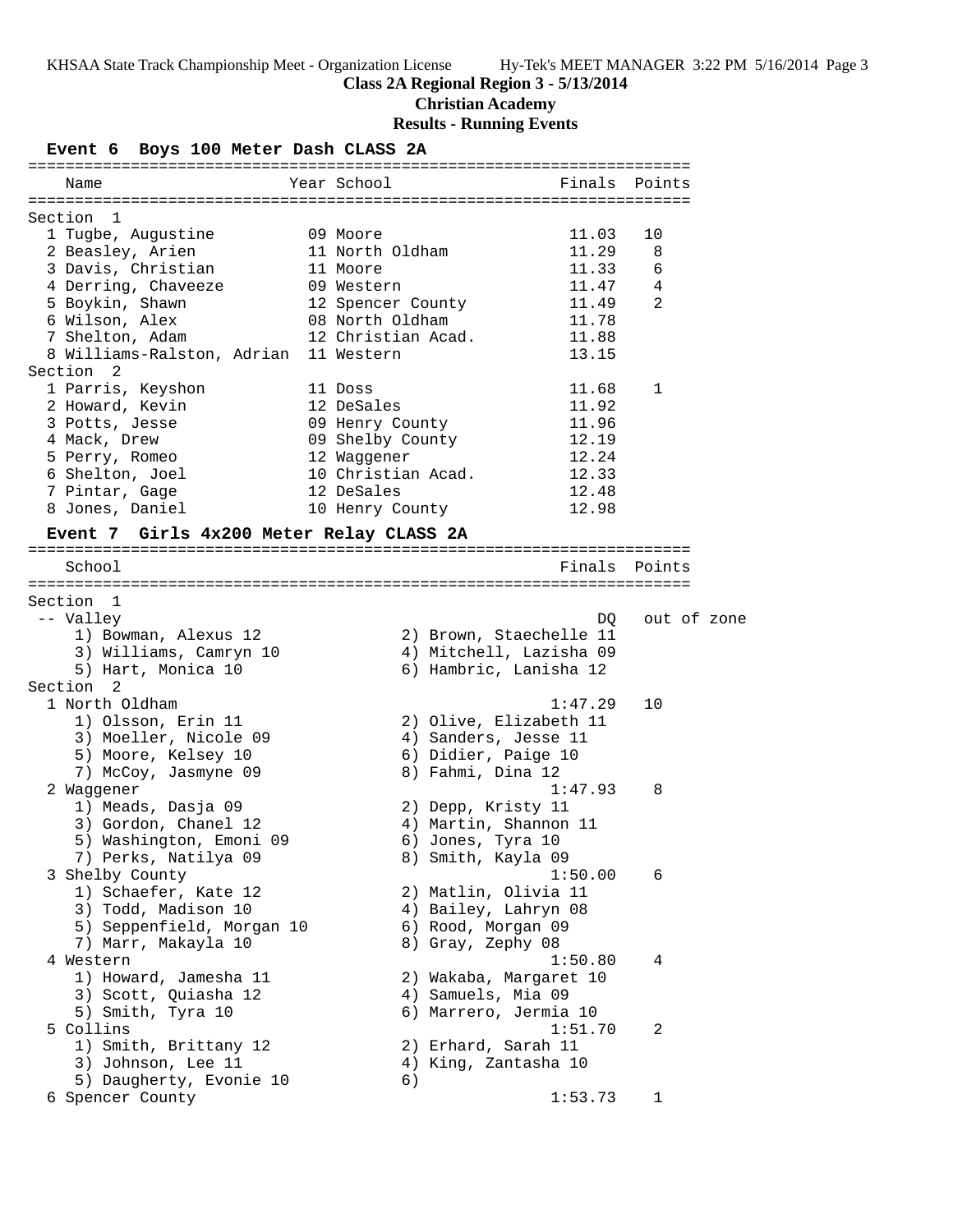**Class 2A Regional Region 3 - 5/13/2014**

#### **Christian Academy**

#### **Results - Running Events**

**....Event 7 Girls 4x200 Meter Relay CLASS 2A** 1) Grundt, Nele 11 2) Martin, Tabitha 08 3) Brown, Delicia 12 (4) Aigh, Kaylan 12 5) Brooks, Hannah 11  $\qquad \qquad$  6) Brooks, Heidi 09 7 Christian Academy-Louisville 1:58.28 1) Wright, Maya 10 2) Ross, Taylor 12 3) Bohne', Eva 10 4) Stovall, Kenzie 10 5) Bozell, Jessica 10  $\qquad \qquad$  6) Sipe, Tessa 12 7) Popovich, Lilli 11 8) Herd, Hannah 11 -- Moore DQ out of zone 1) Tiah, Promise 11 2) McKay, Aerial 10 3) Smith, Terryn 10 4) McNealy, Jaliah 09 5) Lockhart, Jameela 09 6) Robinson-Shaw, Jada 07 7) Tolbert, Tymeitha 11 8) Tolbert, Vyteis 09 **Event 8 Boys 4x200 Meter Relay CLASS 2A** ======================================================================= School **Finals** Points ======================================================================= Section 1 1 Moore 1:30.61 10 1) Davis, Christian 11  $\qquad \qquad$  2) Sears, Logan 12 3) Osborne, Daron 12 4) Tugbe, Augustine 09 5) Vaden, Russell 09 6) McMurry, Jerrick 10 7) Pruitt, Jordan 12 and 8) Goodwin, Derek 11 2 Doss 1:31.11 8 1) Campbell, Eric 12 2) Gardner, Elijah 12 3) Parris, Keyshon 11 4) Moffit, Devonta 12 5) Muir, Joe 11 6) Kirby, Bryson 11 7) Dukes, Dazjon 12 (8) 3 Waggener 1:34.06 6 1) Ratliffe, Mailik 11 (2) Adams, Daeron 12 3) Hurrighan, Kristian 11 4) Nelson, Marquis 12 5) Shema, Fabrice 12 (6) Partee, Aaron 11 7) Perry, Romeo 12 8) Jean, Israel 09 4 Western 1:35.46 4 1) Derring, Chaveeze 09 2) Brown, Deshawn 10 3) Marshall, Ladon 12 4) Moore, Donald 12 5) Williams-Ralston, Adrian 11 6) Bethel, Xavion 09 5 Henry County 1:50.25 2 1) Grigsby, Sam 09 2) Potter, Tyler 10 3) PaPineau, Scott 12 4) Steele, Drake 09 5) 6) Rivera, Giovanni 12 7) Sallee, Matthew 09 8) -- Shelby County  $\Box$  DQ out of zone 1) Perry, Michael 10 2) Mattingly, Mikah 11 3) Mantilla, Devon 10 (4) Biram, Trey 11 5) Ford, Tyus 11 6) Mack, Drew 09 7) Catlett, Ke'shawn 09 8) Brown, Luke 10 -- Christian Academy-Louisville and the DQ out of zone 1) Shelton, Adam 12 2) Montgomery, Luke 09 3) Shelton, Joel 10 4) Schaper, Austin 12 5) Lesmeister, Eric 12 6) Ragland, Isaiah 11 7) Wright, Milton 07 8) Cloyd, Conner 12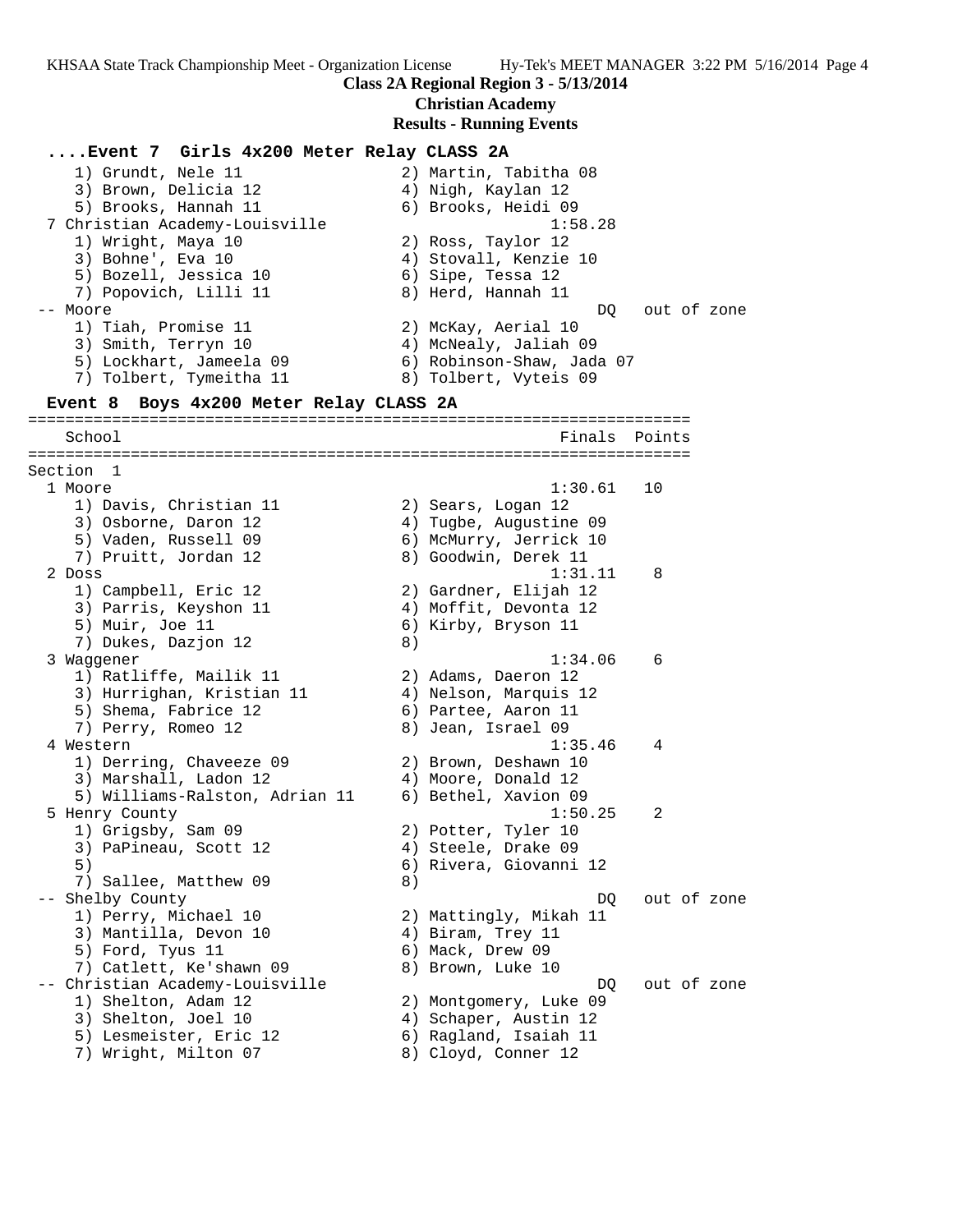**Class 2A Regional Region 3 - 5/13/2014**

**Christian Academy**

### **Results - Running Events**

### **Event 9 Girls 1600 Meter Run CLASS 2A**

| Name                | Year School        | Finals Points |                |
|---------------------|--------------------|---------------|----------------|
| 1 Karas, Gabriella  | 09 Collins         | 4:55.14       |                |
| 2 Edmundson, Erin   | 10 North Oldham    | 5:21.31       | 8              |
| 3 Herd, Hannah      | 11 Christian Acad. | 5:24.21       | 6              |
| 4 Martin, Tabitha   | 08 Spencer County  | 5:39.95       | 4              |
| 5 Maharrey, Sinead  | 11 Collins         | 6:06.89       | $\mathfrak{D}$ |
| 6 Ausley, Christina | 11 North Oldham    | 6:17.01       | $\mathbf{1}$   |
| 7 Aldridge, Carson  | 07 Shelby County   | 6:39.74       |                |
| 8 Amyx, Sydney      | 08 Henry County    | 6:52.37       |                |
| 9 Morrison, Marcia  | 11 Fairdale        | 7:32.39       |                |
| 10 Nunez, Rachel    | 09 Moore           | 7:36.35       |                |
| 11 Oliver, Alexis   | 09 Moore           | 8:30.56       |                |

#### **Event 10 Boys 1600 Meter Run CLASS 2A**

=======================================================================

| Name                   | Year School        | Finals  | Points         |
|------------------------|--------------------|---------|----------------|
| 1 Fryman, Trenton      | 10 North Oldham    | 4:32.05 | 10             |
| 2 Solinger, Jay        | 11 Collins         | 4:34.42 | -8             |
| 3 O'Dell, Travis       | 12 Spencer County  | 4:37.08 | 6              |
| 4 Terkula, David       | 11 North Oldham    | 4:39.40 | $\overline{4}$ |
| 5 Richardson, Blake    | 10 Spencer County  | 5:01.14 | $\mathfrak{D}$ |
| 6 Jacobs, David        | 09 Shelby County   | 5:02.09 | $\mathbf{1}$   |
| 7 Eades, Kory          | 09 Shelby County   | 5:03.46 |                |
| 8 Kennedy, Warren      | 10 Moore           | 5:06.98 |                |
| 9 Sitlinger, Andrew    | 11 Christian Acad. | 5:20.06 |                |
| 10 D'Ettorre, Dominic  | 12 Christian Acad. | 5:26.76 |                |
| 11 Mattingly, Jonathan | 12 DeSales         | 5:36.19 |                |
| 12 Mohamed, Muktar     | 11 Fairdale        | 5:37.14 |                |
| 13 Newton, John        | 10 Fairdale        | 5:49.33 |                |
| 14 Henry, Paul         | 09 Moore           | 5:52.06 |                |

### **Event 11 Girls 4x100 Meter Relay CLASS 2A**

| School                     |    |                         | Finals Points |
|----------------------------|----|-------------------------|---------------|
| 1 Moore                    |    | 51.71                   | 10            |
| 1) McNealy, Jaliah 09      |    | 2) McKay, Aerial 10     |               |
| 3) Smith, Terryn 10        |    | 4) Tiah, Promise 11     |               |
| 5) Tolbert, Tymeitha 11    |    | 6) Lockhart, Jameela 09 |               |
| 7) Robinson-Shaw, Jada 07  |    | 8) Tolbert, Vyteis 09   |               |
| 2 Western                  |    | 52.10                   | 8             |
| 1) Howard, Jamesha 11      |    | 2) Scott, Quiasha 12    |               |
| 3) Wakaba, Margaret 10     |    | 4) Smith, Tyra 10       |               |
| 5) Samuels, Mia 09         | 6) |                         |               |
| 3 Collins                  |    | 52.29                   | 6             |
| 1) Smith, Brittany 12      |    | 2) King, Zantasha 10    |               |
| 3) Erhard, Sarah 11        |    | 4) Johnson, Lee 11      |               |
| 5) Daugherty, Evonie 10    | 6) |                         |               |
| 4 Waqqener                 |    | 52.73                   | 4             |
| 1) Perks, Natilya 09       |    | 2) Depp, Kristy 11      |               |
| 3) Meads, Dasja 09         |    | 4) Gordon, Chanel 12    |               |
| 5) Jones, Tyra 10          |    | 6) Martin, Shannon 11   |               |
| Washington, Emoni 09<br>7) |    | 8) Smith, Kayla 09      |               |
|                            |    |                         |               |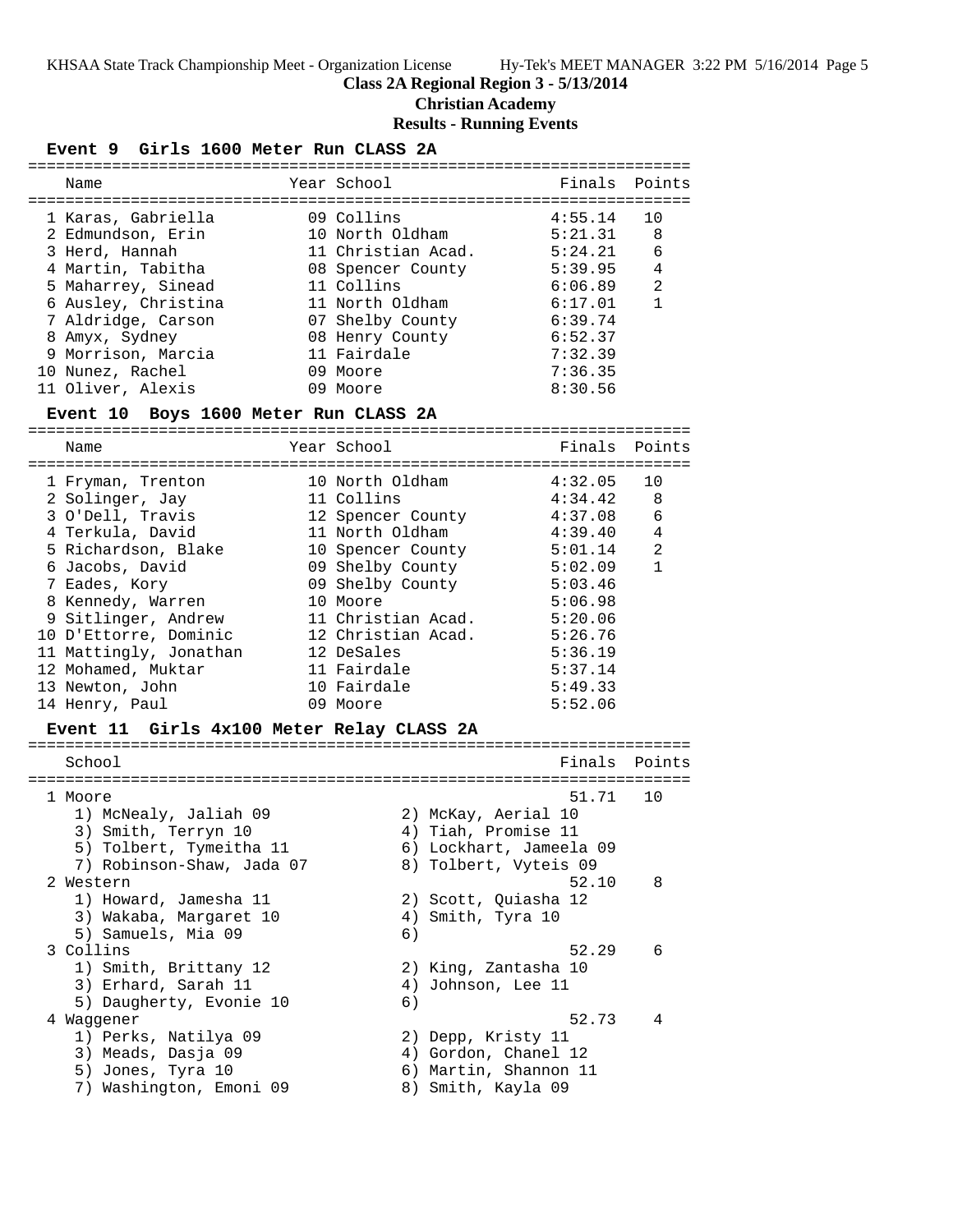### **Class 2A Regional Region 3 - 5/13/2014**

**Christian Academy**

#### **Results - Running Events**

#### **....Event 11 Girls 4x100 Meter Relay CLASS 2A**

| $\mathfrak{D}$<br>52.85   |
|---------------------------|
| 2) Matlin, Olivia 11      |
| 4) Seppenfield, Morgan 10 |
| 6) Travis, Courtney 09    |
| 8) Marr, Makayla 10       |
| $\mathbf{1}$<br>56.20     |
| 2) Bozell, Jessica 10     |
| 4) Wright, Maya 10        |
| 6) Brickzen, Faith 09     |
| 8) Stovall, Kenzie 10     |
| 57.27                     |
| 2) Mitchell, Lazisha 09   |
| 4) Bowman, Alexus 12      |
| 6) Hambric, Lanisha 12    |
| out of zone<br>DO         |
| 2) Didier, Paige 10       |
| 4) Simpson, Tori 11       |
| 6) Moore, Kelsey 10       |
| 8) Didier, Erin 12        |
|                           |

#### **Event 12 Boys 4x100 Meter Relay CLASS 2A**

======================================================================= School Finals Points ======================================================================= Section 2 1 Moore 43.24 10 1) Davis, Christian 11  $\qquad \qquad$  2) Goodwin, Derek 11 3) Osborne, Daron 12 4) Tugbe, Augustine 09 5) McMurry, Jerrick 10  $\qquad \qquad$  6) Sears, Logan 12 7) Vaden, Russell 09 8) Pruitt, Jordan 12 2 Doss 43.58 8 1) Campbell, Eric 12 2) Gardner, Elijah 12 3) Moffit, Devonta 12 4) Parris, Keyshon 11 5) Muir, Joe 11 6) Kirby, Bryson 11 7) Dukes, Dazjon 12 (8) 3 North Oldham 44.54 6 1) Beasley, Arien 11 2) Clark, Matt 12 3) Wilson, Alex 08 4) Zamudio, Korbin 10 5) Fahmi, Omar 10 6) Williams-Harris, Sean 12 7) Scherer, Mark 11 and 8) Kozak, Ryan 12 4 Waggener 44.82 4 1) Adams, Daeron 12 2) Ratliffe, Mailik 11 3) Hurrighan, Kristian 11 4) Nelson, Marquis 12 5) Partee, Aaron 11 6) Perry, Romeo 12 7) Shema, Fabrice 12 (8) Jean, Israel 09 5 Western 45.70 2 1) Moore, Donald 12 2) Derring, Chaveeze 09 3) Brown, Deshawn 10 4) Marshall, Ladon 12 5) Williams-Ralston, Adrian 11 6) 6 Shelby County 47.02 1 1) Perry, Michael 10 2) Mattingly, Mikah 11 3) Ford, Tyus 11 (4) Mack, Drew 09 5) Mantilla, Devon 10 (6) Biram, Trey 11 7) O'Donaghue, Clayton 09 8) Bradley, James 09 7 Henry County 48.68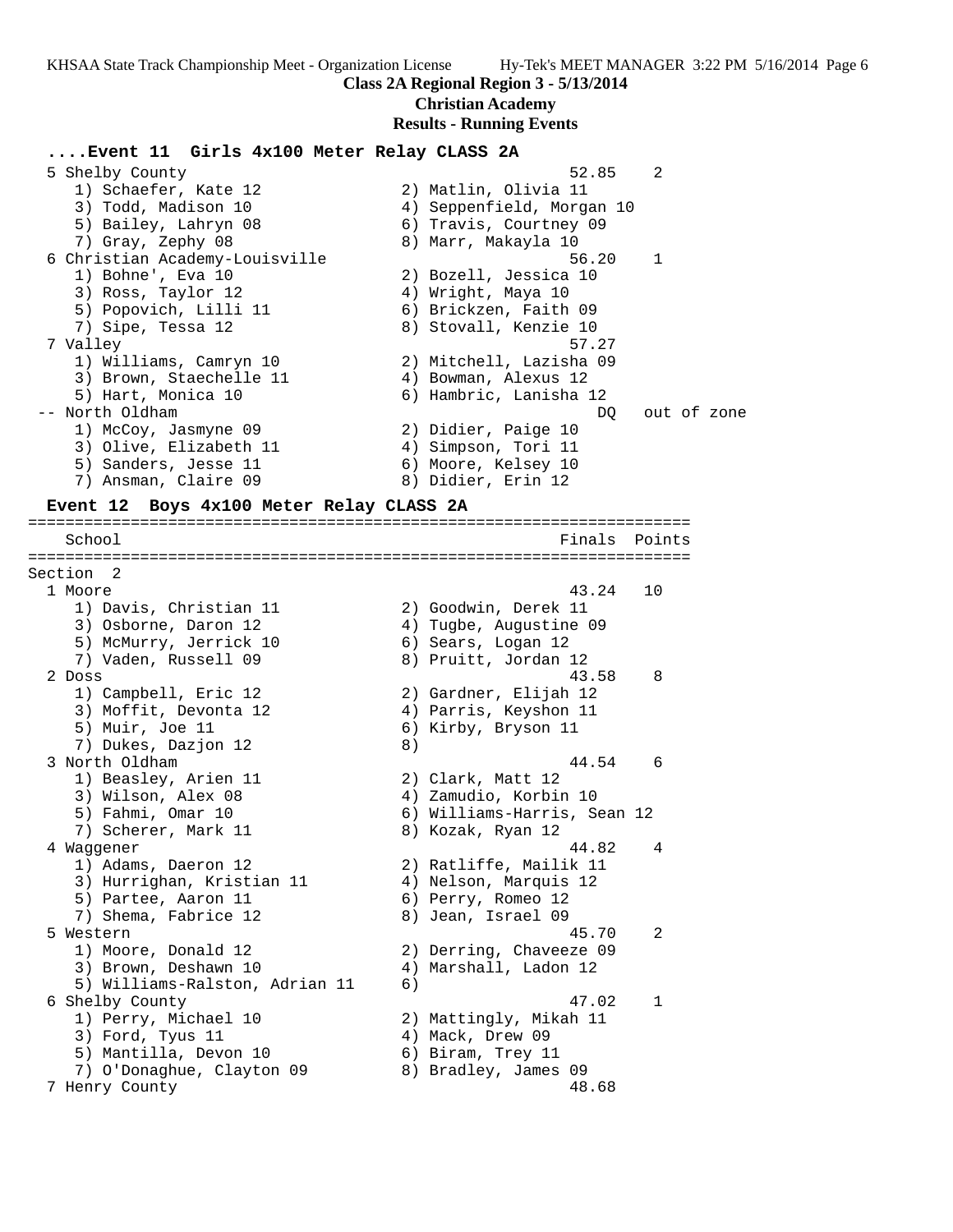### **Class 2A Regional Region 3 - 5/13/2014**

**Christian Academy**

### **Results - Running Events**

# **....Event 12 Boys 4x100 Meter Relay CLASS 2A**

| 1) Jones, Daniel 10     | 2) Potts, Jesse 09     |
|-------------------------|------------------------|
| 3) Finley, Connor 10    | 4) Johnson, Cameron 10 |
| 5) Morgan, Cameron 10   | 6) Jones, Eddie 12     |
| 7) Rivera, Giovanni 12  | 8) Wagner, Bo 10       |
| -- Valley               | out of zone<br>DO      |
| 1) Broaden, Larry 11    | 2) Evans, Rickky 12    |
| 3) Smith, Brian 12      | 4) Oates, Tyler 12     |
| 5) Mitchell, Kevonte 12 | 6)                     |

### **Event 13 Girls 400 Meter Dash CLASS 2A**

| Name                |    | Finals Points                                                                                                                                                                           |                |
|---------------------|----|-----------------------------------------------------------------------------------------------------------------------------------------------------------------------------------------|----------------|
| Section 1           |    |                                                                                                                                                                                         |                |
| 1 Marr, Makayla     |    | 1:14.49                                                                                                                                                                                 |                |
| 2 Lineman, Micah    |    | 1:19.64                                                                                                                                                                                 |                |
| Section 2           |    |                                                                                                                                                                                         |                |
| 1 Olsson, Erin      |    | 57.57                                                                                                                                                                                   | 10             |
| 2 Moeller, Nicole   |    | 58.32                                                                                                                                                                                   | -8             |
| 3 Martin, Shannon   |    | 58.80                                                                                                                                                                                   | 6              |
| 4 McKay, Aerial     |    | 1:01.18                                                                                                                                                                                 | $\overline{4}$ |
| 5 Bailey, Lahryn    |    | 1:07.03                                                                                                                                                                                 | $\mathfrak{D}$ |
| 6 Putlak, Candace   |    | 1:07.25                                                                                                                                                                                 | $\mathbf{1}$   |
| 7 Wakaba, Margaret  |    | 1:09.43                                                                                                                                                                                 |                |
| 8 Washington, Emoni | 09 | 1:11.00                                                                                                                                                                                 |                |
|                     |    | Year School<br>10 Shelby County<br>10 Henry County<br>11 North Oldham<br>09 North Oldham<br>11 Waqqener<br>10 Moore<br>08 Shelby County<br>09 Christian Acad.<br>10 Western<br>Waqqener |                |

### **Event 14 Boys 400 Meter Dash CLASS 2A**

| Name                                      | Year School <b>Super</b> | Finals Points |                |
|-------------------------------------------|--------------------------|---------------|----------------|
| ------------------------------------      | ------------------------ |               |                |
| Section 1                                 |                          |               |                |
| 1 Smith, Brian                            | 12 Valley                | 55.67         |                |
| 2 Broaden, Larry                          | 11 Valley                | 56.42         |                |
| Section 2                                 |                          |               |                |
| 1 Jean, Israel                            | 09 Waqqener              | 55.20         |                |
| 2 Slone, Chase                            | 12 Henry County          | 58.05         |                |
| 3 Sturgeon, Justin                        | 11 Shelby County         | 59.00         |                |
| 4 Partee, Aaron                           | 11 Waqqener              | 59.36         |                |
| 5 Tran, Justin                            | 12 DeSales               | 1:06.11       |                |
| Section 3                                 |                          |               |                |
| 1 Boykin, Shawn                           | 12 Spencer County        | 51.78         | 10             |
| 2 Smith, Kadin                            | 08 Spencer County        | 52.37         | - 8            |
| 3 Sears, Logan                            | 12 Moore                 | 52.76         | $\epsilon$     |
| 4 Diemer, Nathan                          | 12 North Oldham          | 53.22         | $\overline{4}$ |
| 5 Brown, Luke                             | 10 Shelby County         | 54.05         | $\overline{2}$ |
| 6 Stevens, Seth                           | 11 North Oldham          | 55.18         | $\mathbf{1}$   |
| 7 Moore, Donald                           | 12 Western               | 56.33         |                |
| 8 Goodwin, Derek                          | 11 Moore                 | 57.63         |                |
| Event 15 Girls 300 Meter Hurdles CLASS 2A |                          |               |                |

#### **Event 15 Girls 300 Meter Hurdles CLASS 2A** =======================================================================

| Name           | Year School      | Finals Points |
|----------------|------------------|---------------|
| Section 1      |                  |               |
| 1 Dale, Claire | 09 Shelby County | 1:01.24       |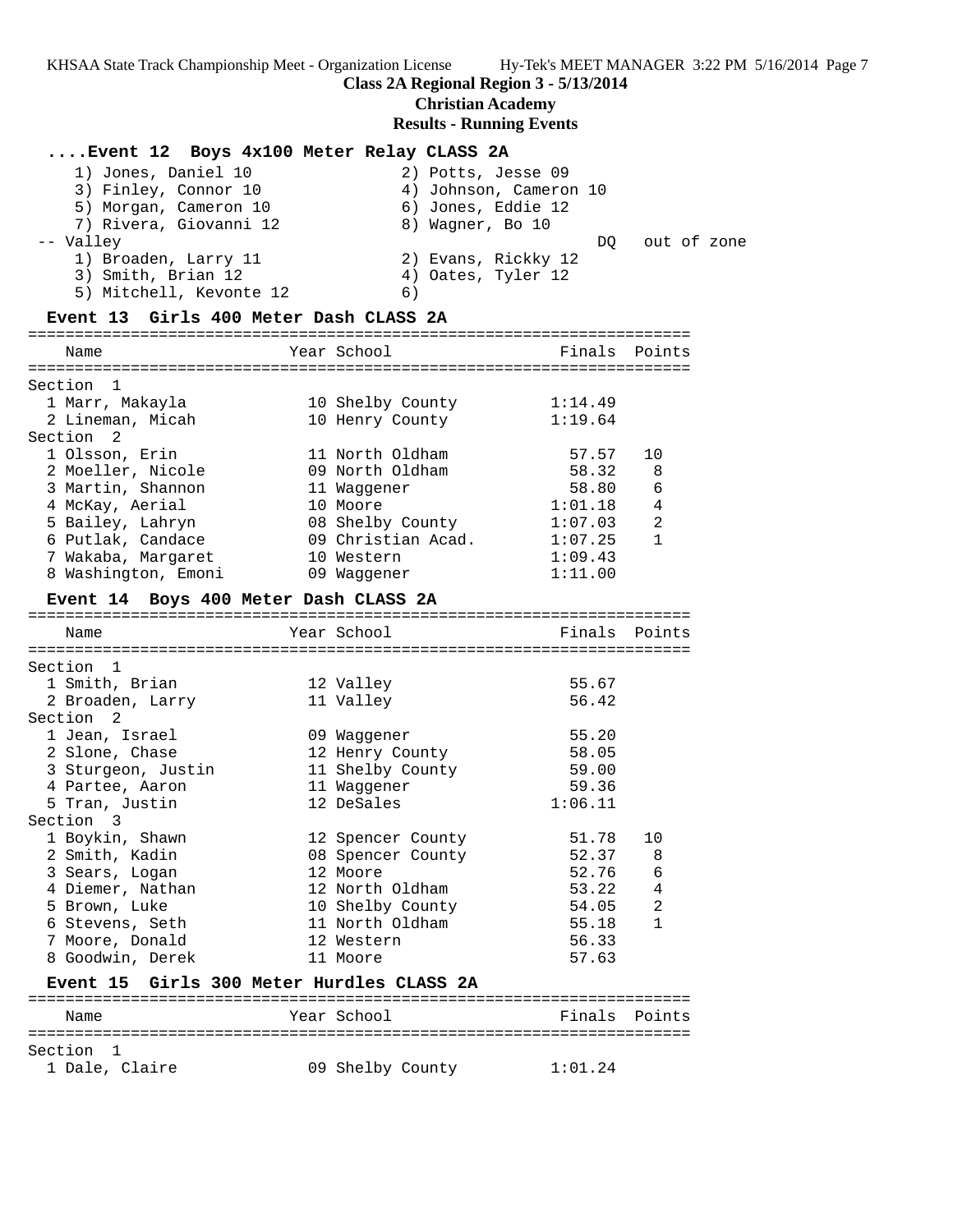#### **Class 2A Regional Region 3 - 5/13/2014**

#### **Christian Academy**

#### **Results - Running Events**

#### **....Event 15 Girls 300 Meter Hurdles CLASS 2A**

| Section <sub>2</sub> |                    |       |    |
|----------------------|--------------------|-------|----|
| 1 Sipe, Tessa        | 12 Christian Acad. | 49.80 | 10 |
| 2 Miller, Dominique  | 09 North Oldham    | 50.82 | 8  |
| 3 Simpson, Tori      | 11 North Oldham    | 51.62 | 6  |
| 4 Fischer, Cathryn   | 12 Henry County    | 51.80 | 4  |
| 5 Grundt, Nele       | 11 Spencer County  | 51.87 | 2  |
| 6 Depp, Kristy       | 11 Waqqener        | 55.11 |    |
| 7 Fish, Teagan       | 10 Henry County    | 58.94 |    |
| 8 Woods, Jamison     | 09 Shelby County   | 59.12 |    |

#### **Event 16 Boys 300 Meter Hurdles CLASS 2A**

=======================================================================

| Name                  | Year School        | Finals Points |              |
|-----------------------|--------------------|---------------|--------------|
| 1 Zamudio, Korbin     | 10 North Oldham    | 43.14         | 10           |
| 2 Schaper, Austin     | 12 Christian Acad. | 44.46         | 8            |
| 3 Scherer, Mark       | 11 North Oldham    | 44.95         | - 6          |
| 4 Bommarito, Austin   | 09 Moore           | 46.72         | 4            |
| 5 Curry, Alex         | 11 Christian Acad. | 48.29         | 2            |
| 6 Russell, Trey       | 12 DeSales         | 48.84         | $\mathbf{1}$ |
| 7 O'Donaghue, Clayton | 09 Shelby County   | 50.46         |              |
| 8 Bradley, James      | 09 Shelby County   | 52.59         |              |

#### **Event 17 Girls 800 Meter Run CLASS 2A**

======================================================================= Name Year School Finals Points ======================================================================= Section 1 1 Karas, Gabriella 09 Collins 2:16.60 10

| 2 Edmundson, Erin      | 10 North Oldham    | 2:23.89 | 8              |
|------------------------|--------------------|---------|----------------|
| 3 Herd, Hannah         | 11 Christian Acad. | 2:24.55 | 6              |
| 4 Dieterle, Grace      | 09 North Oldham    | 2:32.37 | 4              |
| 5 Hollingsworth, Sarah | 09 Shelby County   | 2:40.28 | $\overline{2}$ |
| 6 Maharrey, Sinead     | 11 Collins         | 2:40.86 | 1              |
| 7 Hughes, Sophie       | 10 Henry County    | 2:44.88 |                |
| 8 Byrnside, Kayce      | 11 Shelby County   | 2:48.84 |                |
| 9 Brooks, Heidi        | 09 Spencer County  | 2:50.03 |                |
| 10 Hughes, Caroline    | 09 Christian Acad. | 2:53.18 |                |
| 11 Lockhart, Jameela   | 09 Moore           | 3:00.45 |                |
| 12 Amyx, Sydney        | 08 Henry County    | 3:01.69 |                |
| 13 Macklin, Dezarae    | 10 Waqqener        | 3:04.81 |                |
| 14 Morrison, Marcia    | 11 Fairdale        | 3:18.79 |                |
| 15 Depp, Laonjana      | 09 Waqqener        | 3:19.00 |                |
| 16 Brooks, Hannah      | 11 Spencer County  | 3:21.51 |                |

#### **Event 18 Boys 800 Meter Run CLASS 2A**

======================================================================= Name The Year School The Finals Points ======================================================================= 1 Cloyd, Conner 12 Christian Acad. 1:56.83 10 2 Gardiner, David 12 North Oldham 1:59.51 8 3 Terkula, David 11 North Oldham 2:03.06 6 4 Lesmeister, Eric 12 Christian Acad. 2:10.41 4 5 Dewitt, Steven 10 Spencer County 2:13.24 2 6 Mann, Jeston 11 Henry County 2:13.81 1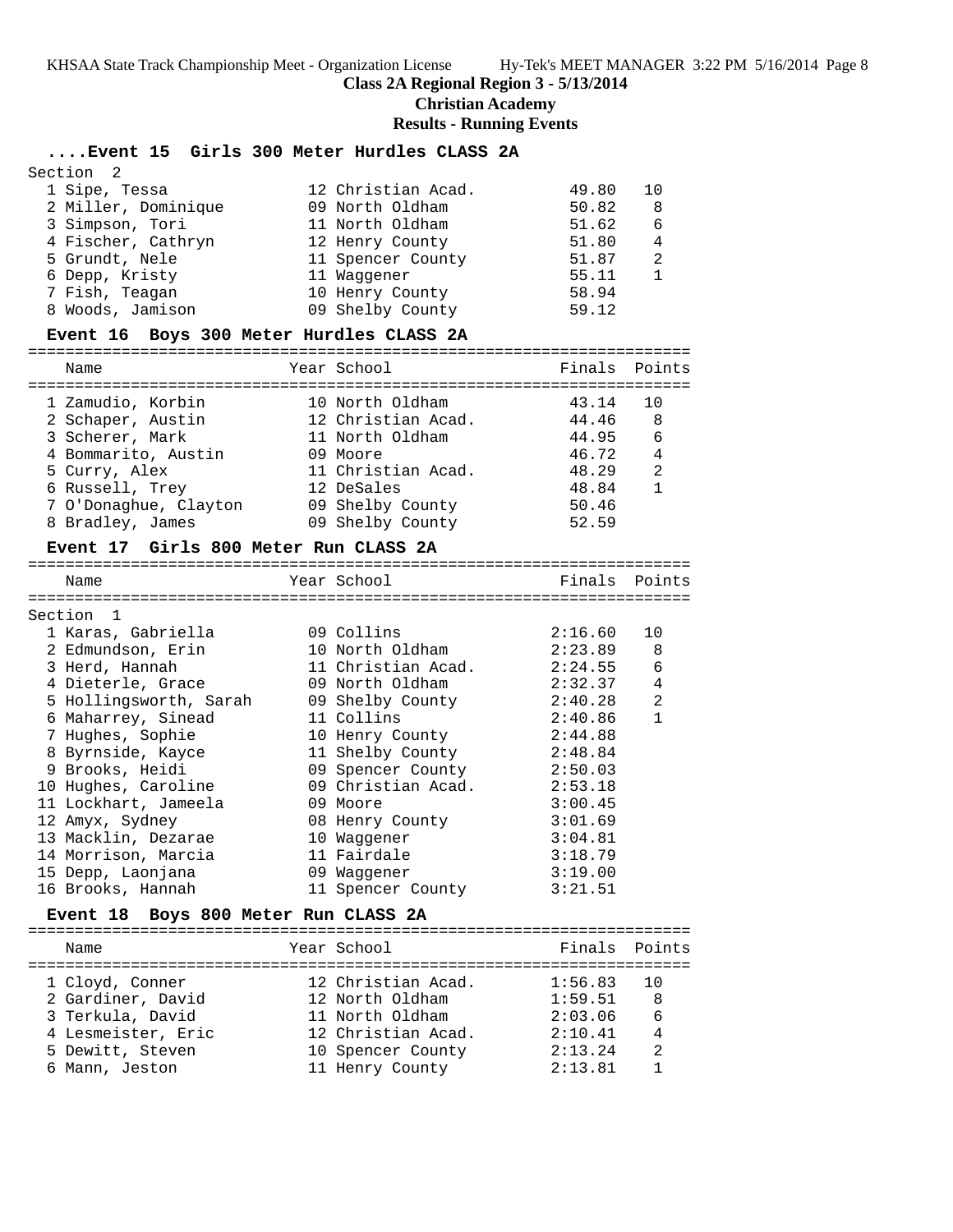**Class 2A Regional Region 3 - 5/13/2014**

**Christian Academy**

**Results - Running Events**

| Event 18 Boys 800 Meter Run CLASS 2A   |                          |         |        |
|----------------------------------------|--------------------------|---------|--------|
| 7 Young, Dearis                        | 12 Western               | 2:21.28 |        |
| 8 Armistead, David                     | 09 Shelby County         | 2:22.00 |        |
| 9 Smith, Stevie                        | 12 Collins               | 2:23.05 |        |
| 10 Ferrell, Genario                    | 10 Western               | 2:23.40 |        |
| 11 Curran, Cameron                     | 09 Spencer County        | 2:23.84 |        |
| 12 Risen, Alex                         | 10 Shelby County         | 2:27.51 |        |
| 13 Sherrod, Robert                     | 09 Collins               | 2:28.68 |        |
| 14 Lichtefield, Tim                    | 12 Moore                 | 2:29.88 |        |
| 15 Pasley, Alex                        | 12 Waggener              | 2:29.99 |        |
| 16 Mohamed, Muktar                     | 11 Fairdale              | 2:33.35 |        |
| 17 Taylor, Charles                     | 09 Henry County          | 2:33.99 |        |
| 18 Merrill, Christopher                | 10 Waggener              | 2:35.86 |        |
| 19 Newton, John                        | 10 Fairdale              | 2:37.64 |        |
| Event 19 Girls 200 Meter Dash CLASS 2A |                          |         |        |
|                                        |                          |         |        |
| Name                                   | Year School              | Finals  | Points |
| 1 Bowman, Alexus                       | 12 Valley                | 28.05   |        |
| 2 Rood, Morgan                         | 09 Shelby County 31.18   |         |        |
| 3 Amyx, Morgan                         | 11 Henry County          | 33.00   |        |
| 4 Hill, Kaylin                         | 10 Fairdale              | 34.42   |        |
| 5 Hill, Mercedes                       | 09 Fairdale              | 34.44   |        |
| Section 2                              |                          |         |        |
| 1 McNealy, Jaliah                      | 09 Moore                 | 27.93   | 1      |
| 2 Meads, Dasja                         | 09 Waggener              | 28.25   |        |
| 3 Wright, Maya                         | 10 Christian Acad. 28.38 |         |        |
| 4 Grundt, Nele                         | 11 Spencer County 28.74  |         |        |
| 5 Bohne', Eva                          | 10 Christian Acad.       | 31.91   |        |
| Section 3                              |                          |         |        |
| 1 Martin, Shannon                      | 11 Waggener              | 25.51   | 10     |
| 2 Moeller, Nicole                      | 09 North Oldham          | 26.16   | 8      |
| 3 Nigh, Kaylan                         | 12 Spencer County        | 26.20   | 6      |
|                                        | 11 North Oldham          | 26.92   | 4      |
| 4 Olsson, Erin                         |                          |         | 2      |
| 5 Howard, Jamesha                      | 11 Western               | 27.80   |        |
| 6 Samuels, Mia                         | 09 Western               | 28.50   |        |
| 7 Todd, Madison                        | 10 Shelby County         | 28.61   |        |
| 8 Fish, Teagan                         | 10 Henry County          | 30.37   |        |
| Event 20 Boys 200 Meter Dash CLASS 2A  |                          |         |        |
| Name                                   | Year School              | Finals  | Points |
|                                        |                          |         |        |
| Section<br>2                           |                          |         |        |
| 1 Derring, Chaveeze                    | 09 Western               | 23.36   | 2      |
| 2 Potts, Jesse                         | 09 Henry County          | 24.30   |        |
| 3 Hurrighan, Kristian                  | 11 Waqqener              | 24.48   |        |
| 4 Mattingly, Mikah                     | 11 Shelby County         | 24.73   |        |
| 5 Ford, Tyus                           | 11 Shelby County         | 25.56   |        |
| 6 Boykin, Gavin                        | 10 Spencer County        | 26.33   |        |
| 7 Jones, Daniel                        | 10 Henry County          | 26.55   |        |
| Section 3                              |                          |         |        |
| 1 Tugbe, Augustine                     | 09 Moore                 | 22.67   | 10     |
| 2 Moffit, Devonta                      | 12 Doss                  | 23.09   | 8      |
| 3 Davis, Christian                     | 11 Moore                 | 23.15   | 6      |
|                                        |                          |         |        |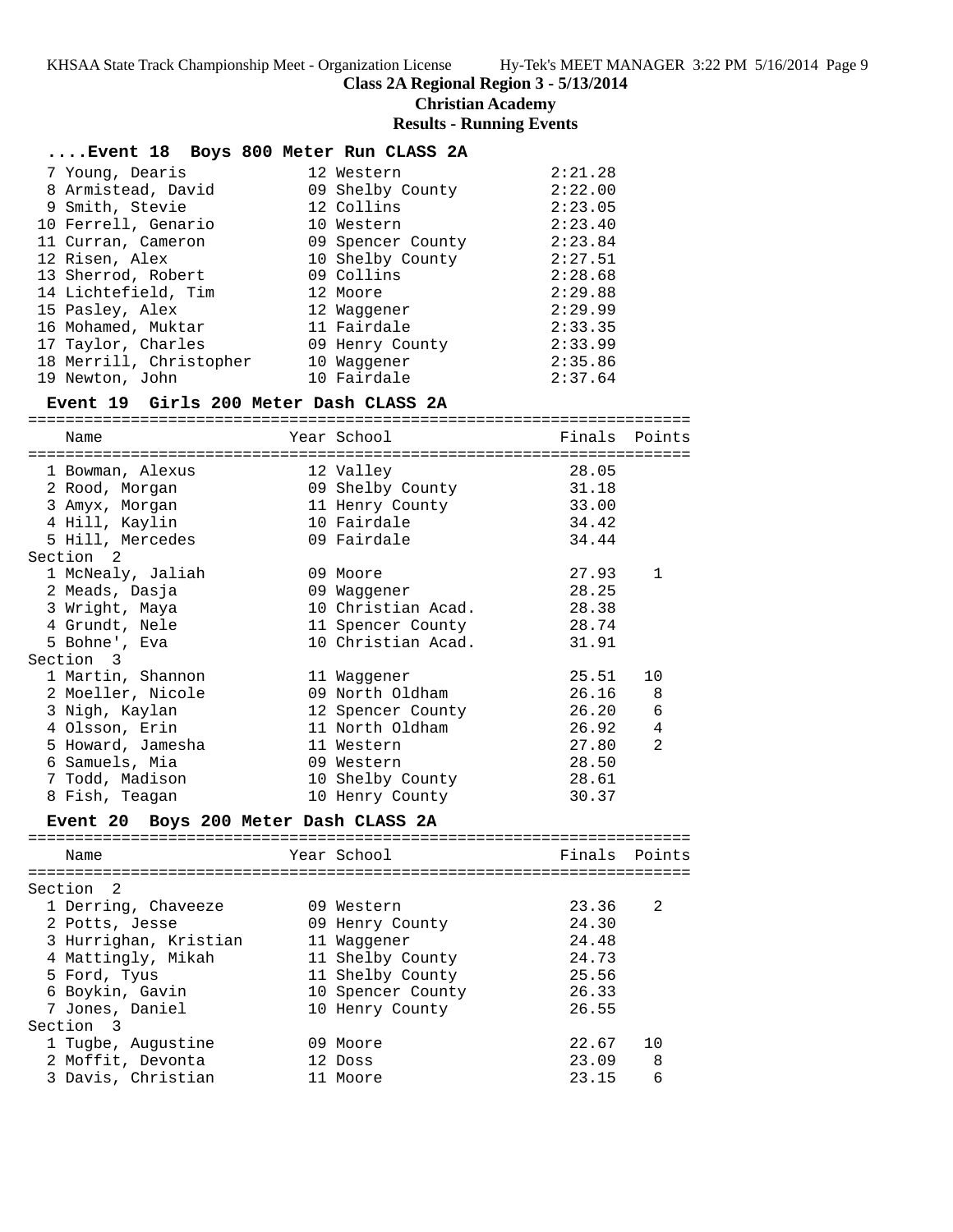**Class 2A Regional Region 3 - 5/13/2014**

# **Christian Academy**

**Results - Running Events**

| Event 20 Boys 200 Meter Dash CLASS 2A             |                                 |                                           |                |
|---------------------------------------------------|---------------------------------|-------------------------------------------|----------------|
| 4 Ratliffe, Mailik                                | 11 Waggener                     | 23.31                                     | 4              |
| 5 Gardner, Elijah                                 | 12 Doss                         | 23.37                                     | $\mathbf{1}$   |
| 6 Beasley, Arien                                  | 11 North Oldham                 | 23.64                                     |                |
| 7 Boykin, Shawn                                   | 12 Spencer County               | 23.69                                     |                |
|                                                   |                                 |                                           |                |
| Event 21 Girls 3200 Meter Run CLASS 2A            |                                 |                                           |                |
| Name                                              | Year School                     |                                           | Finals Points  |
| Section 1                                         |                                 |                                           |                |
| 1 Karas, Gabriella                                | 09 Collins                      | 10:45.23                                  | 10             |
| 2 Lynch, Clara                                    | 09 Christian Acad.              | 11:59.13                                  | 8              |
| 3 Fryman, Avery                                   | 08 North Oldham                 | 12:03.13                                  | 6              |
| 4 Martin, Tabitha                                 | 08 Spencer County               | 12:15.97                                  | $\overline{4}$ |
| 5 Lowe, Marissa                                   | 11 North Oldham                 | 12:27.53                                  | 2              |
| 6 Donaldson, Callie                               | 11 Christian Acad.              | 12:44.92                                  | $\mathbf{1}$   |
| 7 McGuire, Elizabeth                              | 11 Collins                      | 13:38.67                                  |                |
| Event 22 Boys 3200 Meter Run CLASS 2A             |                                 |                                           |                |
| Name                                              | Year School                     | Finals                                    | Points         |
|                                                   |                                 |                                           |                |
| 1 Fryman, Trenton                                 | 10 North Oldham                 | 9:55.42                                   | 10             |
| 2 O'Dell, Travis                                  | 12 Spencer County<br>11 Collins | 10:05.69<br>10:08.18                      | 8<br>6         |
| 3 Solinger, Jay<br>4 Hershberger, Jacob           | 10 Collins                      | 10:40.21                                  | 4              |
| 5 McClarty, Alex                                  | 09 North Oldham                 | 10:42.97                                  | 2              |
| 6 Poynter, Timothy                                | 11 Moore                        | 10:58.08                                  | $\mathbf{1}$   |
| 7 Williams, Zach                                  | 10 Spencer County               | 11:00.70                                  |                |
| 8 Waggener, Adam                                  | 11 Christian Acad.              | 11:25.01                                  |                |
| 9 Bates, Tyler                                    | 09 Shelby County                | 11:38.00                                  |                |
| 10 Ross, AJ                                       | 11 Christian Acad.              | 11:45.35                                  |                |
| 11 Goodwin, Alex                                  | 11 Shelby County                | 11:59.33                                  |                |
| Event 23 Girls 4x400 Meter Relay CLASS 2A         |                                 |                                           |                |
|                                                   |                                 | Finals                                    |                |
| School                                            |                                 |                                           | Points         |
| 1 North Oldham                                    |                                 | 4:12.76                                   | 10             |
| 1) Olsson, Erin 11                                |                                 | 2) Moeller, Nicole 09                     |                |
| 3) Sanders, Jesse 11                              |                                 | 4) Dieterle, Grace 09                     |                |
| 5) Moore, Kelsey 10                               |                                 | 6) Simpson, Tori 11                       |                |
| 7) Edmundson, Erin 10                             |                                 | 8) Olive, Elizabeth 11                    |                |
| 2 Christian Academy-Louisville                    |                                 | 4:31.64                                   | 8              |
| 1) Herd, Hannah 11                                |                                 | 2) Ross, Taylor 12                        |                |
| 3) Lynch, Clara 09                                |                                 | 4) Stovall, Kenzie 10                     |                |
| 5) Sipe, Tessa 12                                 |                                 | 6) Putlak, Candace 09                     |                |
| 7) Bohne', Eva 10                                 |                                 | 8) Bozell, Jessica 10                     |                |
| 3 Shelby County                                   |                                 | 4:37.41                                   | 6              |
| 1) Bailey, Lahryn 08                              |                                 | 2) Schaefer, Kate 12                      |                |
| 3) Hollingsworth, Sarah 09<br>5) Marr, Makayla 10 |                                 | 4) Mills, Cali 11<br>6) Matlin, Olivia 11 |                |
| 7) Todd, Madison 10                               |                                 | 8) Schaefer, Claire 11                    |                |
| 4 Waggener                                        |                                 | 5:03.83                                   | 4              |
| 1) Depp, Kristy 11                                |                                 | 2) Perks, Natilya 09                      |                |
|                                                   |                                 |                                           |                |